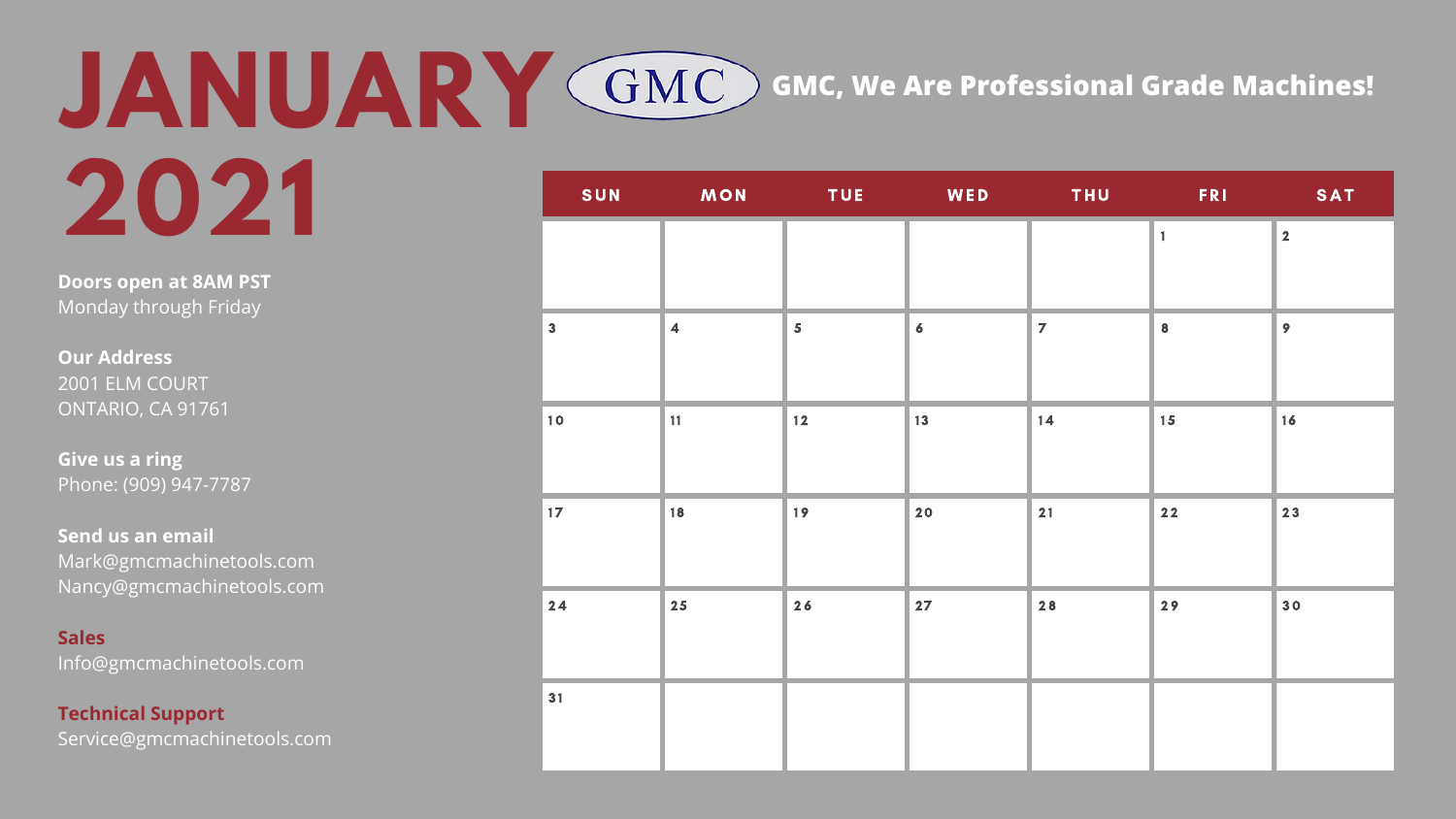### **FEBRUARY 2021**

| SUN            | <b>Example 20 MON</b> | <b>Example 20 INCO TUE AND MEDIATION</b> |                         | <b>THUNG THUNG</b>      | <b>FRI</b>     | <b>SAT</b>       |
|----------------|-----------------------|------------------------------------------|-------------------------|-------------------------|----------------|------------------|
|                | $\mathbf{1}$          | $\overline{2}$                           | $\overline{\mathbf{3}}$ | $\overline{\mathbf{4}}$ | $5\phantom{a}$ | $\boldsymbol{6}$ |
| $\overline{7}$ | 8                     | 9 <sup>°</sup>                           | 10                      | 11                      | $12$           | 13               |
| 14             | 15                    | 16                                       | 17 <sup>2</sup>         | 18                      | 19             | 20               |
| 21             | $22$                  | 23                                       | 24                      | 25                      | 26             | 27               |
| 28             |                       |                                          |                         |                         |                |                  |

**Doors open at 8AM PST** Monday through Friday

> **Our Address** 2001 ELM COURT ONTARIO, CA 91761

**GMC, We Are Professional Grade Machines!**GMC

> **Give us a ring** Phone: (909) 947-7787

**Send us an email** Mark@gmcmachinetools.com Nancy@gmcmachinetools.com

**Sales** Info@gmcmachinetools.com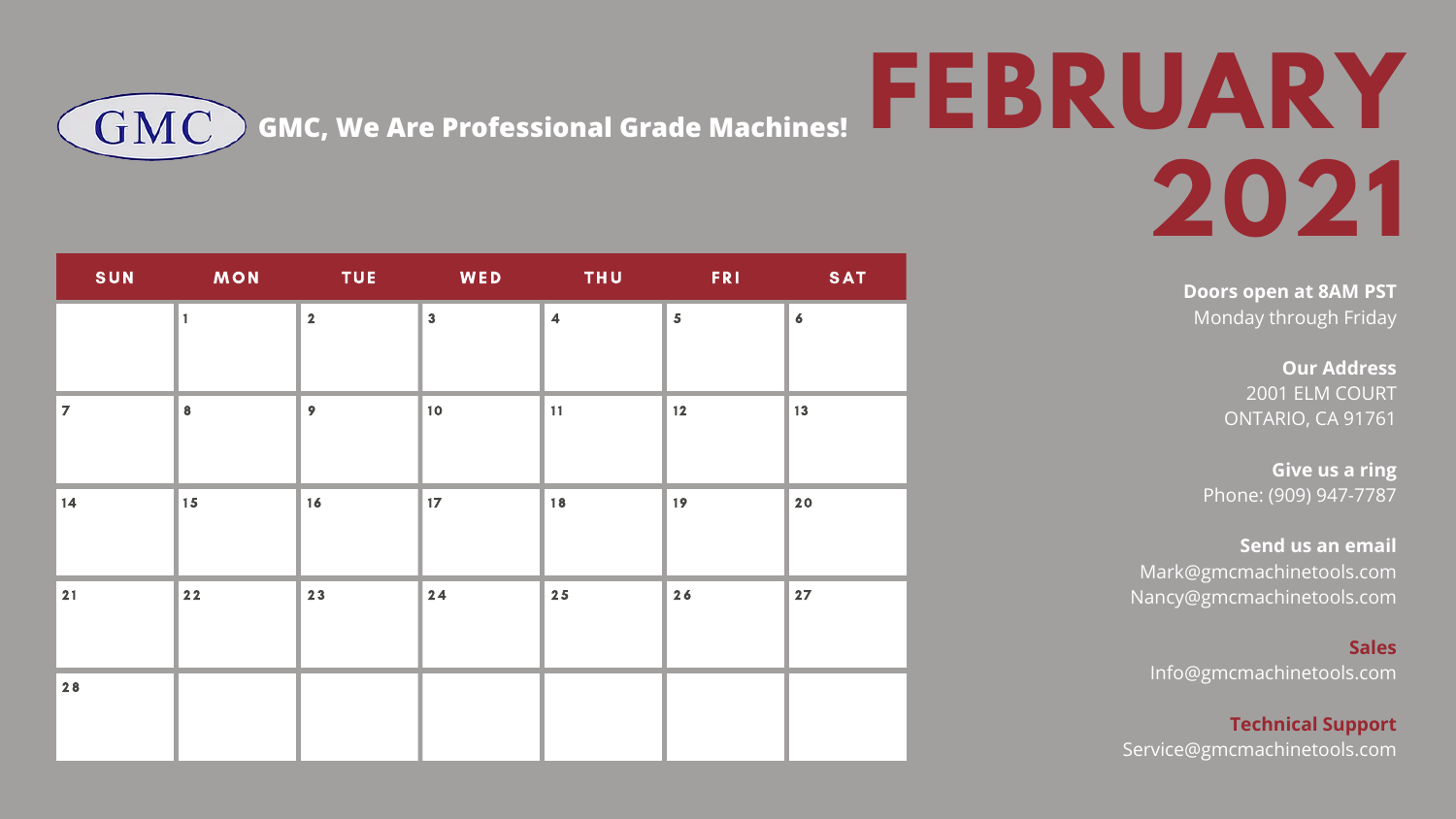# **MARCH 2021**

| SUN            | <b>MON</b><br><b>Service Service</b> | <b>Example TUE</b>      | WED                     | <b>THUNGER</b>          | <b>FRI</b>        | <b>SAT</b>       |
|----------------|--------------------------------------|-------------------------|-------------------------|-------------------------|-------------------|------------------|
|                | 1                                    | $\overline{\mathbf{2}}$ | $\overline{\mathbf{3}}$ | $\overline{\mathbf{4}}$ | 5 <sup>1</sup>    | $\boldsymbol{6}$ |
| $\overline{7}$ | 8                                    | $\mathbf{9}$            | 10                      | 11                      | $12 \overline{ }$ | $13$             |
| $14$           | 15                                   | 16                      | 17 <sup>2</sup>         | 18                      | 19                | 20               |
| 21             | $22$                                 | 23                      | 24                      | $25$                    | 26                | 27               |
| $28$           | 29                                   | 30                      | 31                      |                         |                   |                  |

**Doors open at 8AM PST** Monday through Friday

**Our Address** 2001 ELM COURT ONTARIO, CA 91761

**Give us a ring** Phone: (909) 947-7787

**Send us an email** Mark@gmcmachinetools.com Nancy@gmcmachinetools.com

#### **Sales**

Info@gmcmachinetools.com

#### **Technical Support**

Service@gmcmachinetools.com

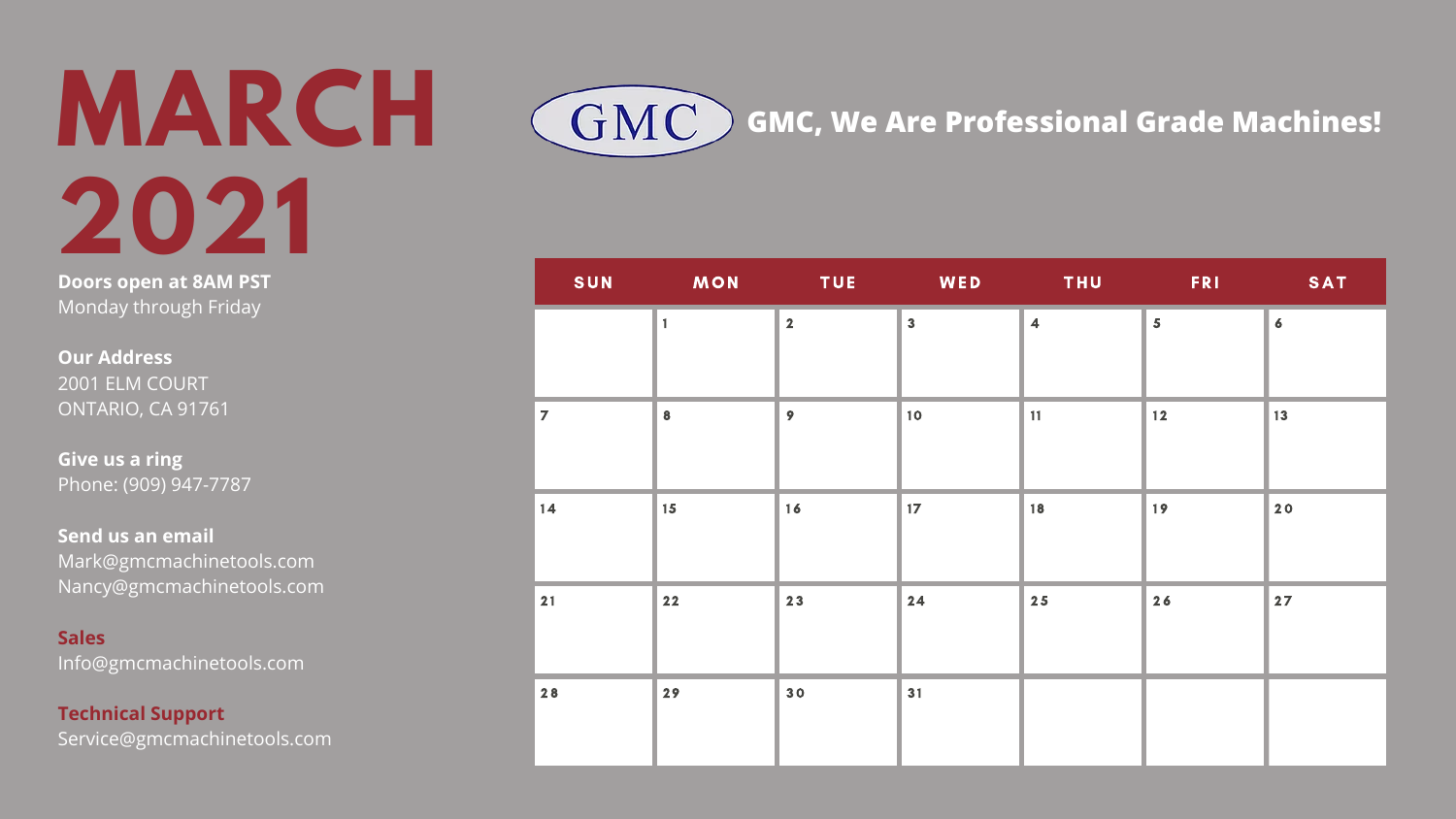### **APRIL 2021**

**Doors open at 8AM PST** Monday through Friday

|                         | SUN MON                 |                  | <b>Example 19 TUE Review WED</b> | <b>THU</b>   | <b>FRI</b>              | <b>SAT</b>              |
|-------------------------|-------------------------|------------------|----------------------------------|--------------|-------------------------|-------------------------|
|                         |                         |                  |                                  | $\mathbf{1}$ | $\overline{\mathbf{2}}$ | $\overline{\mathbf{3}}$ |
| $\overline{\mathbf{4}}$ | $\overline{\mathbf{5}}$ | $\boldsymbol{6}$ | $\overline{z}$                   | 8            | $\overline{9}$          | 10                      |
| 11                      | $12$                    | 13               | 14                               | 15           | 16                      | 17 <sup>2</sup>         |
| 18                      | 19                      | 20               | 21                               | $22$         | 23                      | 24                      |
| 25                      | 26                      | 27               | 28                               | 29           | 30                      |                         |

**Our Address** 2001 ELM COURT ONTARIO, CA 91761

**Give us a ring** Phone: (909) 947-7787

**Send us an email** Mark@gmcmachinetools.com Nancy@gmcmachinetools.com

**Sales**

Info@gmcmachinetools.com

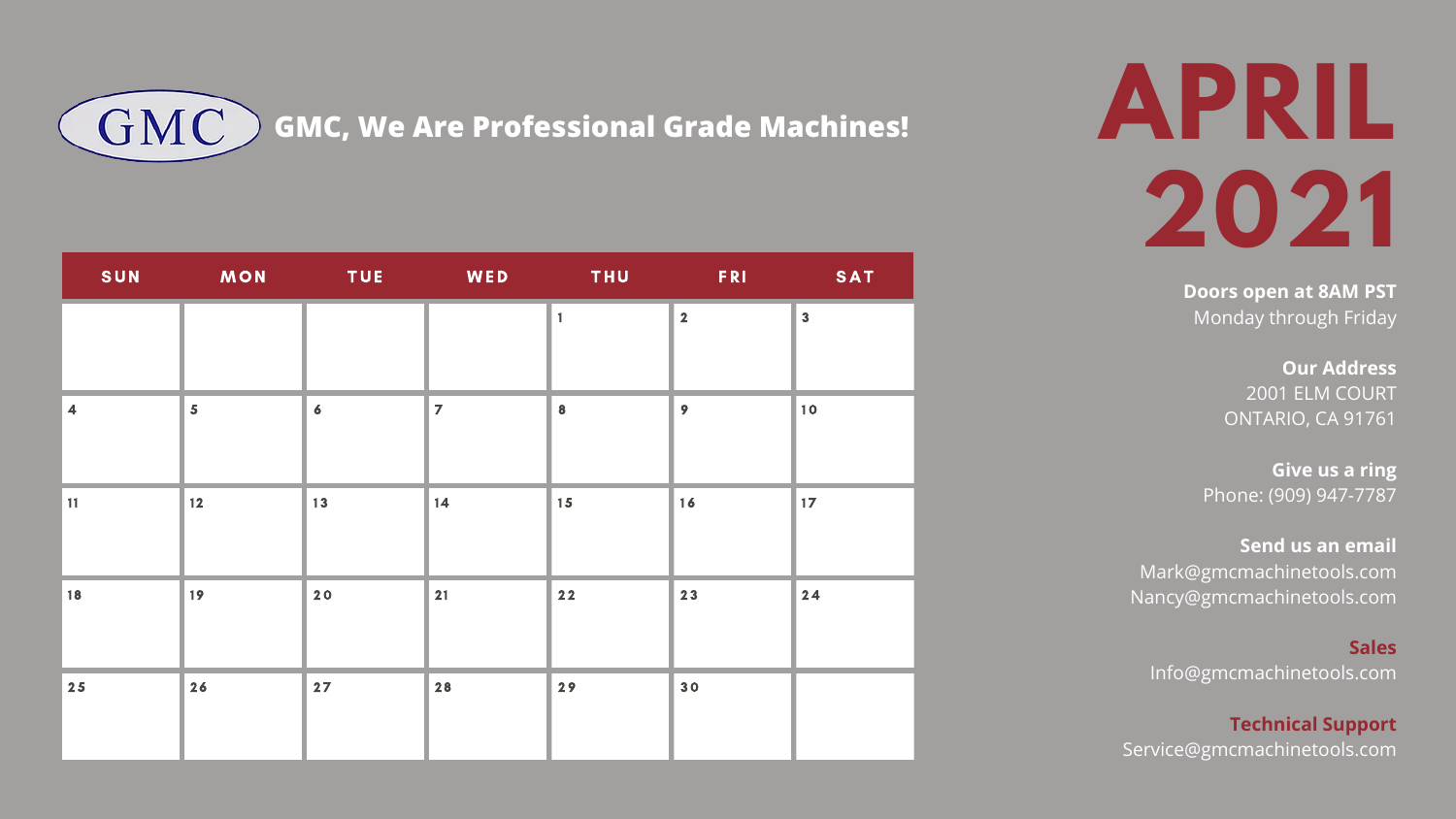# **MAY 2021**

| SUN            | <b>Example 20 MON</b> | <b>Example 19 TUE</b>   | <b>Example 19 WED</b>   | <b>Example 19 THU</b> | <b>Example 18 SAT</b> |                  |
|----------------|-----------------------|-------------------------|-------------------------|-----------------------|-----------------------|------------------|
|                |                       |                         |                         |                       |                       | $1\,$            |
| $\overline{2}$ | $\mathbf{3}$          | $\overline{\mathbf{4}}$ | $\overline{\mathbf{5}}$ | $\boldsymbol{6}$      | $\overline{z}$        | $\boldsymbol{8}$ |
| $\mathbf{9}$   | 10                    | 11                      | $12$                    | 13                    | 14                    | 15               |
| 16             | $17$                  | 18                      | 19                      | 20                    | 21                    | $22$             |
| 23             | 24                    | $25$                    | 26                      | 27                    | 28                    | 29               |
| 30             | 31                    |                         |                         |                       |                       |                  |

**Doors open at 8AM PST** Monday through Friday

**Our Address** 2001 ELM COURT ONTARIO, CA 91761

**Give us a ring** Phone: (909) 947-7787

**Send us an email** Mark@gmcmachinetools.com Nancy@gmcmachinetools.com

#### **Sales**

Info@gmcmachinetools.com

#### **Technical Support**

Service@gmcmachinetools.com

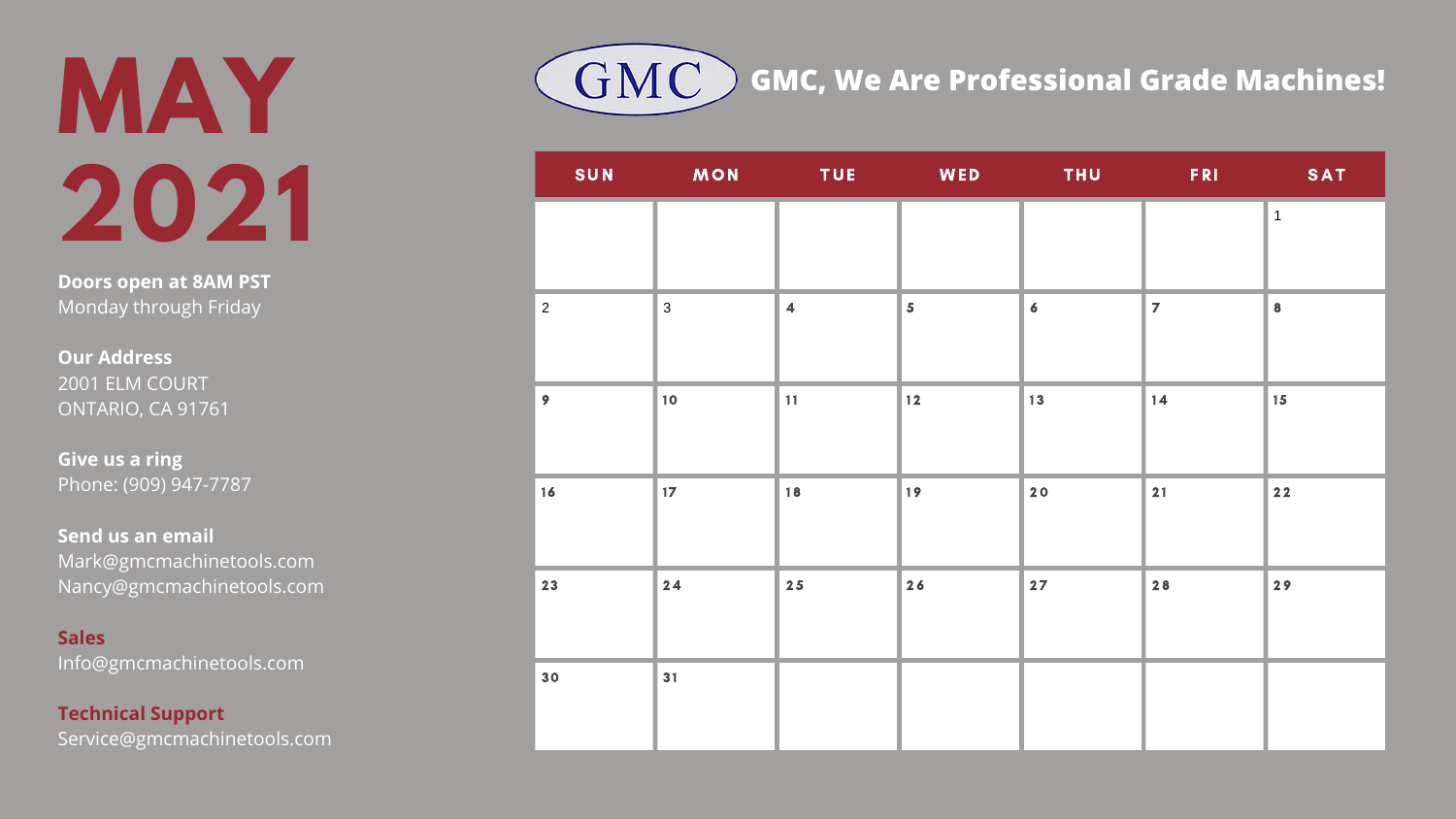# **JUNE 2021**

| SUN            | <b>Example 20 MON</b> |              | TUE WED THU             |                         | FRI                  | SAT                     |
|----------------|-----------------------|--------------|-------------------------|-------------------------|----------------------|-------------------------|
|                |                       | $\mathbf{1}$ | $\overline{\mathbf{2}}$ | $\overline{\mathbf{3}}$ | $\blacktriangleleft$ | $\overline{\mathbf{5}}$ |
|                |                       |              |                         |                         |                      |                         |
| $\overline{6}$ | $\overline{7}$        | 8            | 9 <sup>°</sup>          | 10                      | 11                   | $\vert$ 12              |
| 13             | 14                    | 15           | 16                      | 17 <sup>2</sup>         | 18                   | 19                      |
| 20             | 21                    | $22$         | 23                      | 24                      | 25                   | 26                      |
| 27             | 28                    | 29           | 30                      |                         |                      |                         |

**Doors open at 8AM PST** Monday through Friday

> **Our Address** 2001 ELM COURT ONTARIO, CA 91761

**Give us a ring** Phone: (909) 947-7787

**Send us an email** Mark@gmcmachinetools.com Nancy@gmcmachinetools.com

**Sales** Info@gmcmachinetools.com

**Technical Support** Service@gmcmachinetools.com

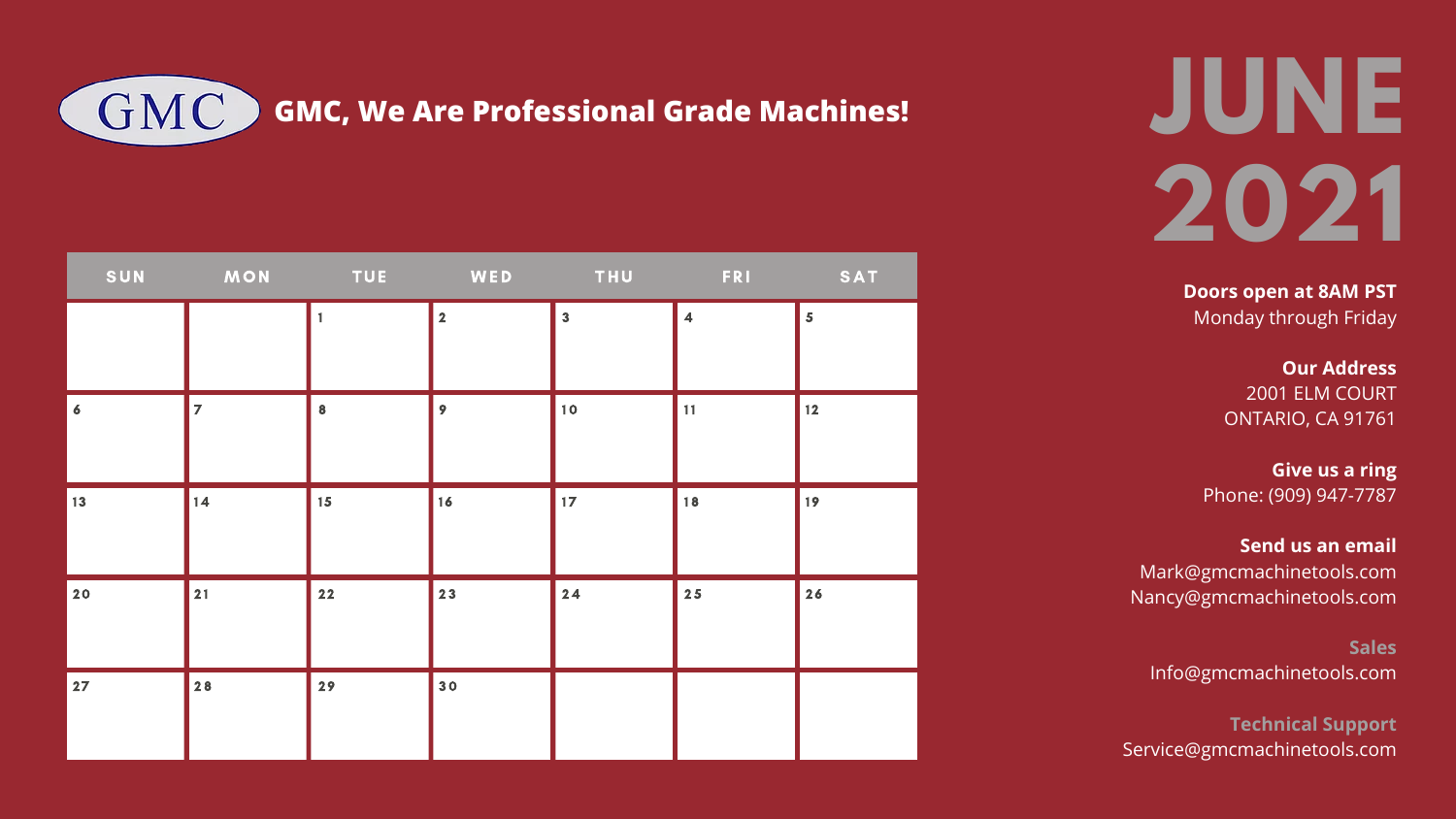# **JULY 2021**

|                         | SUN MON TUE WED THU FRI |                  |                |              |                | SAT                     |
|-------------------------|-------------------------|------------------|----------------|--------------|----------------|-------------------------|
|                         |                         |                  |                | $\mathbf{1}$ | $\overline{2}$ | $\overline{\mathbf{3}}$ |
| $\overline{\mathbf{4}}$ | $\overline{\mathbf{5}}$ | $\boldsymbol{6}$ | $\overline{z}$ | 8            | $\overline{9}$ | 10                      |
| 11                      | $12$                    | 13               | 14             | 15           | 16             | 17 <sup>2</sup>         |
| 18                      | 19                      | 20               | 21             | $22$         | 23             | $24$                    |
| $25$                    | 26                      | 27               | 28             | 29           | 30             | 31                      |

**Doors open at 8AM PST** Monday through Friday

**Our Address** 2001 ELM COURT ONTARIO, CA 91761

**Give us a ring** Phone: (909) 947-7787

**Send us an email** Mark@gmcmachinetools.com Nancy@gmcmachinetools.com

**Sales** Info@gmcmachinetools.com

**Technical Support** Service@gmcmachinetools.com

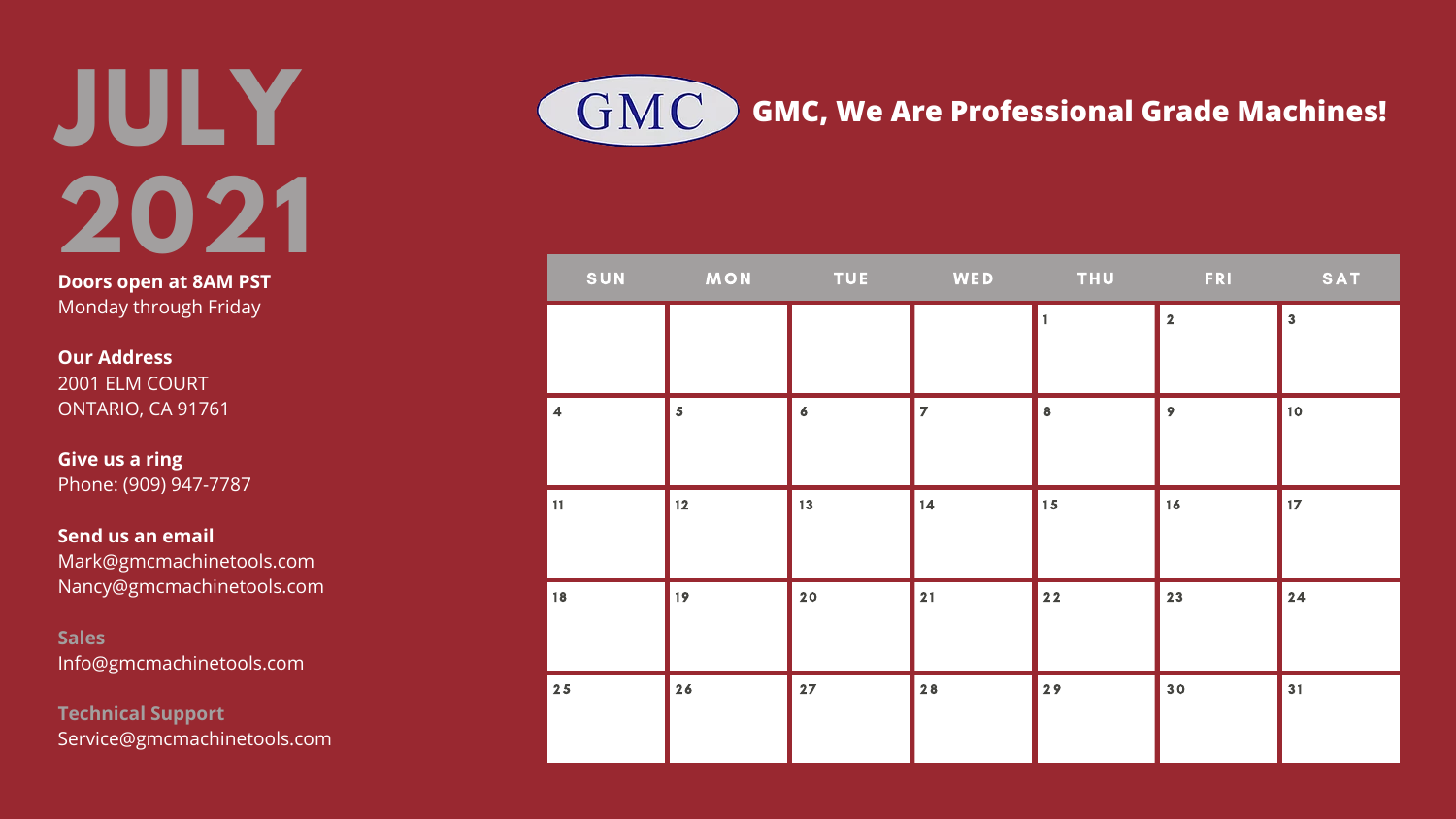# **AUGUST 2021**

| SUN        | <b>Example 20 MON</b> | <b>TUE</b>      | <b>Experiment WED</b>   | <b>THU</b>              | <b>FRI</b>       | SAT            |
|------------|-----------------------|-----------------|-------------------------|-------------------------|------------------|----------------|
| $\vert$ 1  | $\overline{2}$        | $\mathbf{3}$    | $\overline{\mathbf{4}}$ | $\overline{\mathbf{5}}$ | $\boldsymbol{6}$ | $\overline{z}$ |
| 8          | $\overline{9}$        | 10              | 11                      | $12$                    | $13$             | 14             |
| $\vert$ 15 | 16                    | 17 <sup>2</sup> | 18                      | 19                      | 20               | 21             |
| $22$       | 23                    | 24              | $25$                    | 26                      | $27$             | 28             |
| 29         | 30                    | 31              |                         |                         |                  |                |

**Doors open at 8AM PST** Monday through Friday

> **Our Address** 2001 ELM COURT ONTARIO, CA 91761

**Give us a ring** Phone: (909) 947-7787

**Send us an email** Mark@gmcmachinetools.com Nancy@gmcmachinetools.com

**Sales** Info@gmcmachinetools.com

**Technical Support** Service@gmcmachinetools.com

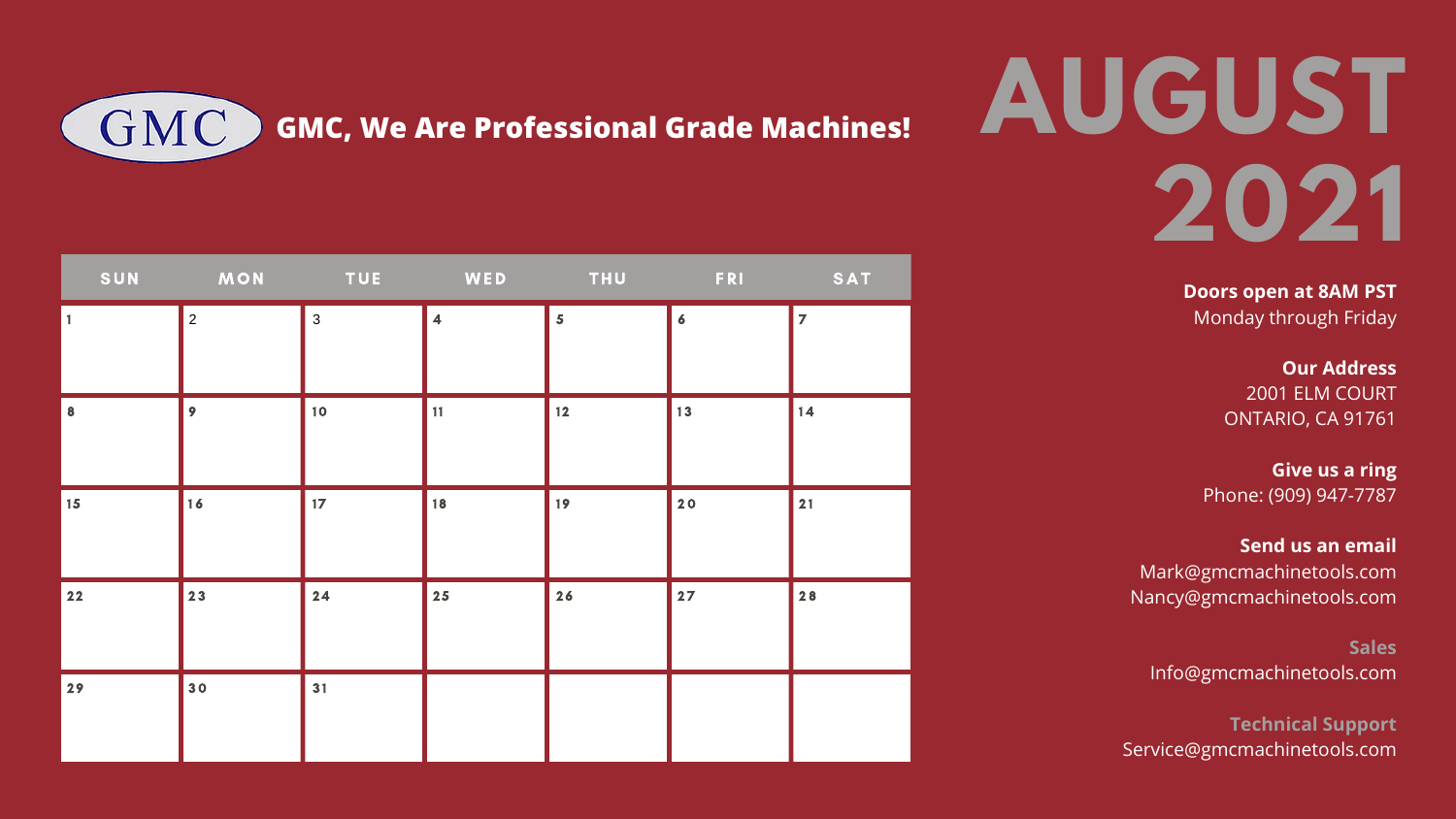|                         |                  | SUN MON TUE WED |      |                         | THU FRI                 | SAT                     |
|-------------------------|------------------|-----------------|------|-------------------------|-------------------------|-------------------------|
|                         |                  |                 |      | $\overline{\mathbf{2}}$ | $\overline{\mathbf{3}}$ | $\overline{\mathbf{4}}$ |
| $\overline{\mathbf{5}}$ | $\boldsymbol{6}$ | $\overline{z}$  | 8    | $\overline{9}$          | 10                      | 11                      |
| $12$                    | 13               | 14              | 15   | 16                      | 17 <sup>2</sup>         | 18                      |
| 19                      | 20               | 21              | $22$ | 23                      | 24                      | $25$                    |
| 26                      | 27               | $28$            | 29   | 30                      |                         |                         |

**Doors open at 8AM PST** Monday through Friday

**Our Address** 2001 ELM COURT ONTARIO, CA 91761

### **SEPTEMBER 2021 GMC, We Are Professional Grade Machines!**

**Give us a ring** Phone: (909) 947-7787

**Send us an email** Mark@gmcmachinetools.com Nancy@gmcmachinetools.com

**Sales** Info@gmcmachinetools.com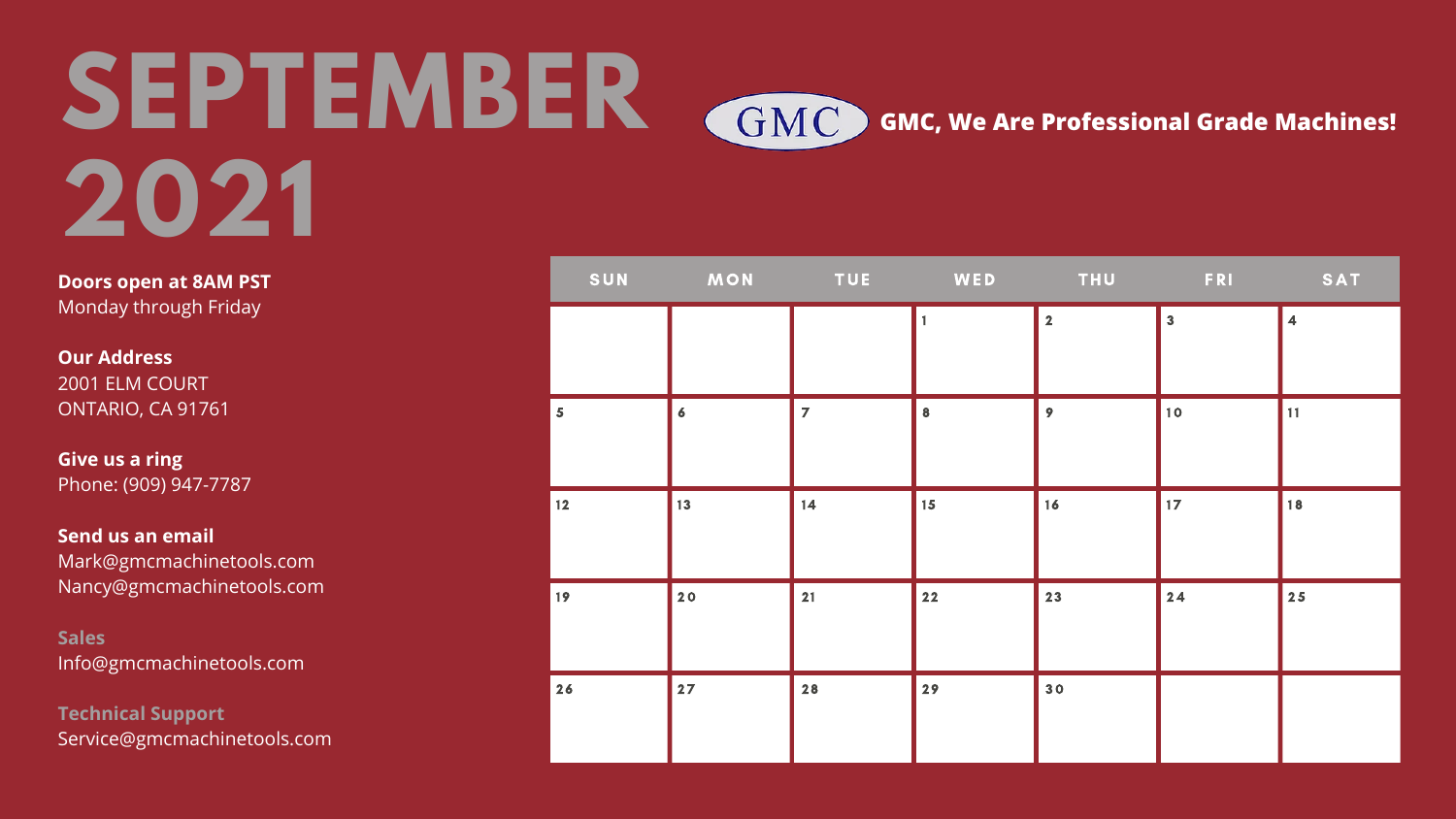# **OCTOBER 2021**

**GMC, We Are Professional Grade Machines!**

|                 | SUN MON        | <b>Example 19 TUE</b>   |                  | <b>Example 19 INCO THU PERICATE PRIMERS</b> |                  | SAT              |
|-----------------|----------------|-------------------------|------------------|---------------------------------------------|------------------|------------------|
|                 |                |                         |                  |                                             | $\mathbf 1$      | $\overline{2}$   |
|                 |                |                         |                  |                                             |                  |                  |
| $\mathbf{3}$    | $\overline{4}$ | $\overline{\mathbf{5}}$ | $\boldsymbol{6}$ | $\overline{7}$                              | $\boldsymbol{8}$ | $\boldsymbol{9}$ |
|                 |                |                         |                  |                                             |                  |                  |
| 10              | 11             | $12$                    | 13               | 14                                          | 15               | 16               |
|                 |                |                         |                  |                                             |                  |                  |
| 17 <sup>2</sup> | 18             | 19                      | 20               | 21                                          | $22$             | 23               |
|                 |                |                         |                  |                                             |                  |                  |
| 24              | 25             | 26                      | 27               | 28                                          | 29               | 30               |
|                 |                |                         |                  |                                             |                  |                  |
| 31              |                |                         |                  |                                             |                  |                  |
|                 |                |                         |                  |                                             |                  |                  |

**GMC** 

**Doors open at 8AM PST** Monday through Friday

> **Our Address** 2001 ELM COURT ONTARIO, CA 91761

**Give us a ring** Phone: (909) 947-7787

**Send us an email** Mark@gmcmachinetools.com Nancy@gmcmachinetools.com

**Sales** Info@gmcmachinetools.com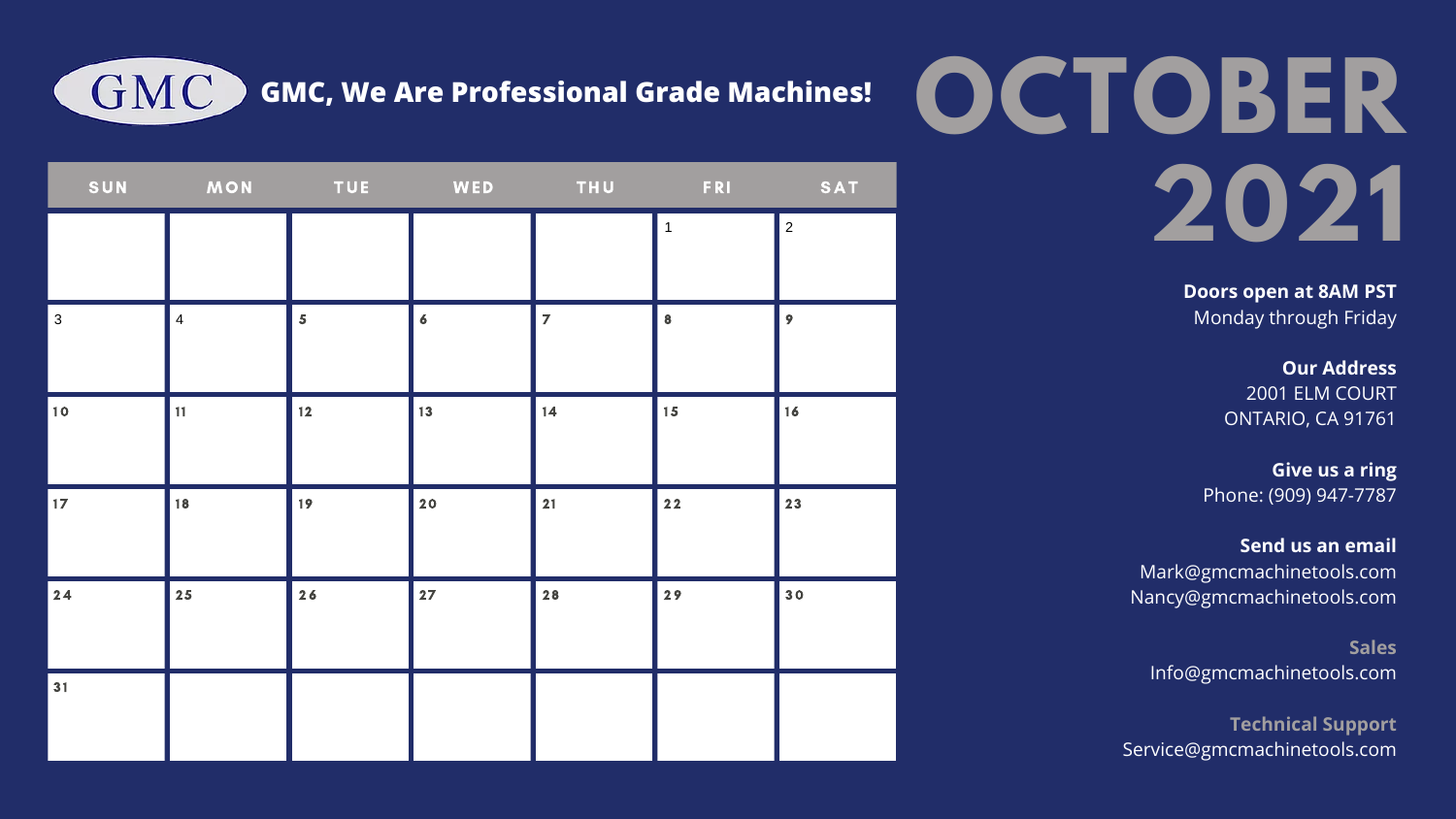# **NOVEMBER 2021**

| SUN            | <b>MON</b>   | <b>Example 19 TUE</b> |                         |                         | <b>FRI</b>              | <b>SAT</b>       |
|----------------|--------------|-----------------------|-------------------------|-------------------------|-------------------------|------------------|
|                | $\mathbf{1}$ | $\overline{2}$        | $\overline{\mathbf{3}}$ | $\overline{\mathbf{4}}$ | $\overline{\mathbf{5}}$ | $\boldsymbol{6}$ |
| $\overline{7}$ | $\bf{8}$     | 9 <sup>°</sup>        | 10                      | 11                      | $12$                    | 13               |
| $14$           | 15           | 16                    | 17 <sup>2</sup>         | 18                      | 19                      | 20               |
| 21             | $22$         | 23                    | 24                      | 25                      | 26                      | 27               |
| 28             | 29           | 30                    |                         |                         |                         |                  |

GMC)

**Doors open at 8AM PST** Monday through Friday

**Our Address** 2001 ELM COURT ONTARIO, CA 91761

**Give us a ring** Phone: (909) 947-7787

**Send us an email** Mark@gmcmachinetools.com Nancy@gmcmachinetools.com

**Sales** Info@gmcmachinetools.com

**Technical Support** Service@gmcmachinetools.com